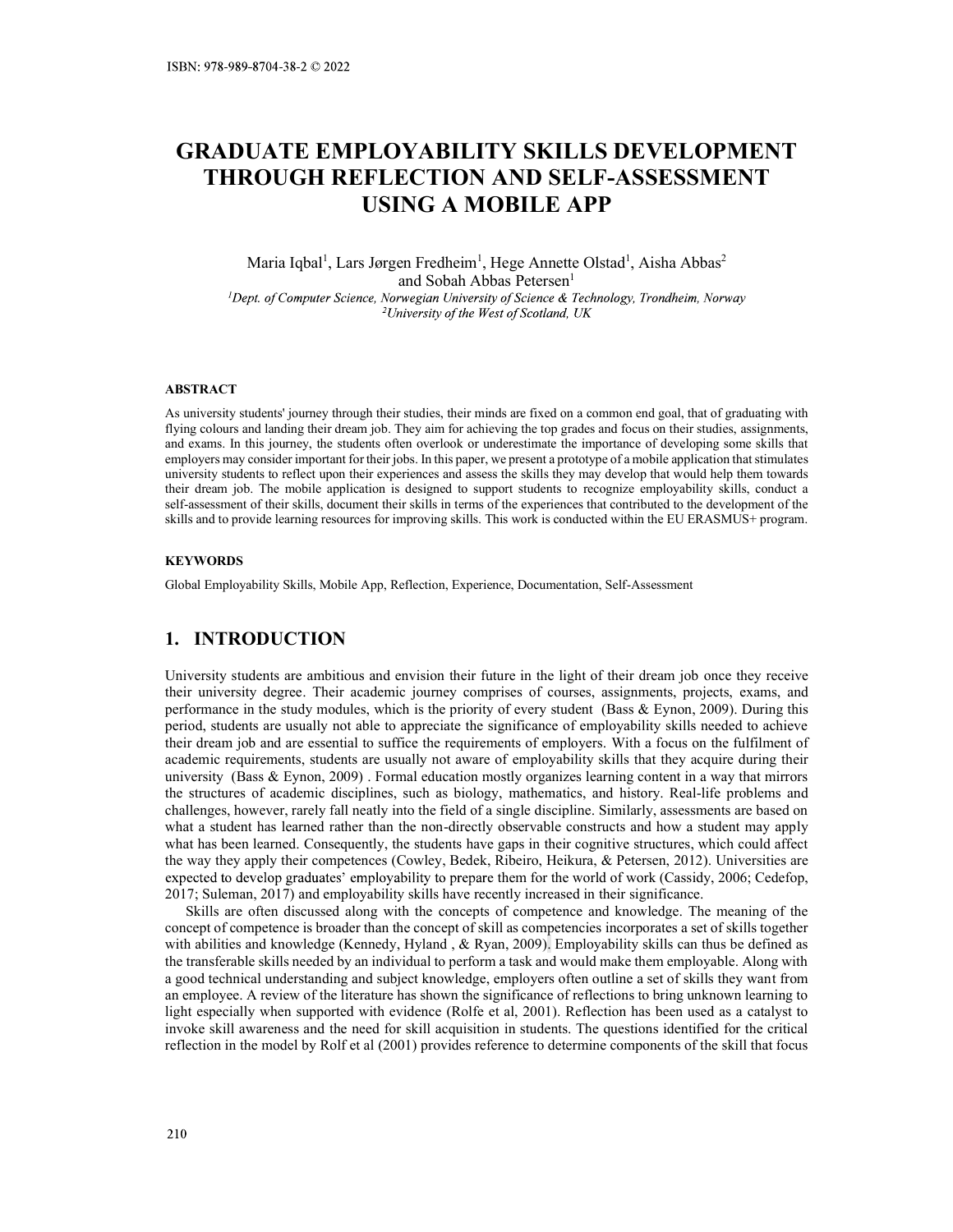assigned task that has helped me acquire some skills beyond what I study?

International Conferences e-Society 2022 and Mobile Learning 2022<br>
on reflection and can be saved as evidence. For example, experience is identified as the component of a skill<br>
that enables a student to reflect on what pa International Conferences e-Society 2022 and Mobile Learning 2022<br>
on reflection and can be saved as evidence. For example, experience is identified as the component of a skill<br>
that enables a student to reflect on what pa The work presented in this paper has been conducted as a part of the European ERASMUS+ project GES App (Global Employability Skills). The main aim of the project is to develop a mobile application to allow students to plan, record and evidence the acquisition and development of Global Employability Skills (GES) International Conferences e-Society 2022 and Mobile Learning 2022<br>on reflection and can be saved as evidence. For example, experience is identified as the component of a skill<br>that enables a student to reflect on what part International Conferences e-Society 2022 and Mobile Learning 2022<br>
on reflection and can be saved as evidence. For example, experience is identified as the component of a skill<br>
that enables a student to reflect on what pa International Conferences e-Society 2022 and Mobile Learning 2022<br>
International Conferences of the experience is identified as the component of a skill<br>
that enables a student to reflect on what part of the experience and International Conferences e-Society 2022 and Mobile Learning 2022<br>
on reflection and ena be saved as evidence. For example, experience is identified as the component of a skill<br>
that enables a student to reflect on what pa International Conferences e-Society 2022 and Mobile Learning 2022<br>
and Mobile Learning 2022<br>
and reaches a student to reflect on what part of the experience and include "What did I do?" Or what was the<br>
assigned task that information about employability skills. The skill assessment process includes documentation of evidence of acquired skill in terms of experiences, artifacts, and references. International Conferences e-Society 2022 and Mobile Learning 2022<br>
on reflection and can be saved as a vidence. For example, experience is identified as the component of a skill<br>
that canbles a student to relate on what pa

The affordances of mobile technologies have long been identified as an effective means of supporting learners in many learning related activities, e.g., context-based and situated learning (Parsons, Thomas, prompt accessibility. No doubt, one of the most significant properties of mobile technologies is its International Confreences e-Society 2022 and Mobile Learning 2022<br>on reflection and eam be saved as evidence. For example, experience is identified as the component of a skill<br>that induces a statient to rether on what part Internuional Conferences e-Society 2022 and Mobile Learning 2022<br>
on reflection and can be saved as evidence. For example, experience is identified as the component of a skill<br>
that that shows a student to reflect on what documenting them could be done at such a moment, either when a student realizes that they have acquired a on reflection and oan be saved as evidence. For example, experience is identified as the component of a skill<br>that manbles a smalent to reflect on what part of the experience and includy. "What was the<br>simpled like that ha on reflection and can be saved as evidence. For example, experience is identified as for component of a skill<br>assigned tas shotdest on what part of the copyrigne call indulo; "What did 1 do?" Or what was file<br>assigned task on reflection and can be saved as evidence. For example, experience is identified as the component of a skill<br>that rankies a student to reflect to what part of the experience and include "What did 1 do?" Or what was the<br>sy on reflection and can be saved as evidence. For example, experience is identified as the component of a skill<br>that transhiss a stational to reflect on what part of the experience and include "What did 1 do?" Or what was th and technologies that support university students in acquiring and documenting employability skills. The main that casos as situated with the paper has been to the Specience and meliod.<sup>2</sup> what the control of the Specience and the simple and the simple and the simple and the simple and the simple and the simple and the simple and graduates while identifying the process to facilitate them through mobile technology. The Work presented as a paper in so paper of the sure of the sure of the sure of the sure of the sure of the sure of the sure of the sure of the sure of the sure of the sure of the sure of the sure of the sure of the sure minary that the statistic statistic in their statistic distance in the process. The design in<br>the principal mix to field that statistic statistic in their sales information and assessment process. The design<br>information ab information about employability skills. The skill assessment process includes documentation of evidence of mediculations of modified technologies have tong been identified as an effective means of superving<br>Carners in many research in many learning related accivities, e.g., context-based and situated learning (Parsons, Thomas, Theoretical and situated learning (Parsons, Thomas, Simparty according the control in the studies in the studies in my accessibility. No doubt, one of the most significant properties of mobile technologies is its<br>minutate parameterial to the most significant properties of mobile is<br>assimulated by their surroundings. Similarly, reflectin or is stimulated by their surroundings. Similarly, reflecting upon their global employability skills and<br>commenting them could be done at such a moment, either when a student realizes that they have ocquired a<br>becoment the

describes the method; Section 4 provides the conceptual framework for the GES App and the design of the prototype, and Section 5 discusses and concludes the paper.

layers of learning that lead to the results, there are several invisible skills that are relevant for employability, both for the students and employers (Bass & Eynon, 2009). An under-regulated aspect of employability skills during education (St Jorre & Oliver, 2018).

reflections and evidence of learning so called artifact, which aligns with previous findings related to electronic documenting them could be done at such a moment, either when a student realizers that they have acquired a<br>check through the central to real to real to the Skill, or if they simply have some minutes to spare and would like stell the resheared their level of the skill, or if they simply have some minutes to part and would like to move into the skills. The main goals of the GES App are to support skill identification through relievition, contr document their skills. The main goals of the GFS App are to support skill identification through reflection, the main goal by the computer skills and decomputed by the state of the state of the state of the state of the st self seassment in terms of evidence and supporting sindents to acquire good habits in reflecting upon their controllations.<br>
Surface the model is support university students in acquiring and counterains to acquire good hab omply in Sillian documentating them regularly. This research aims to address the current gap in research and commuting particular and commuting the main contribution of this work is to underline significance of employabili and technologies that support university students in againing and communiting employability skills wareness among students and exceeding the particulation in the superfector while identifying the process to facilitate whi contribution of fists work is to underline the significance of employability stills awarenshing and the significal<br>graduates while identifying the process to facilitate them through mobile technology.<br>The rest of this pape Brackett (2017) adapted Rolfe et al.'s (2001) model in a study where the participants were from the Health Sciences and Biosystems Engineering (Ring, Waugaman, & Brackett, 2017). The study aimed to examine how designed to help the students connect past experiences with present understanding and future use or action.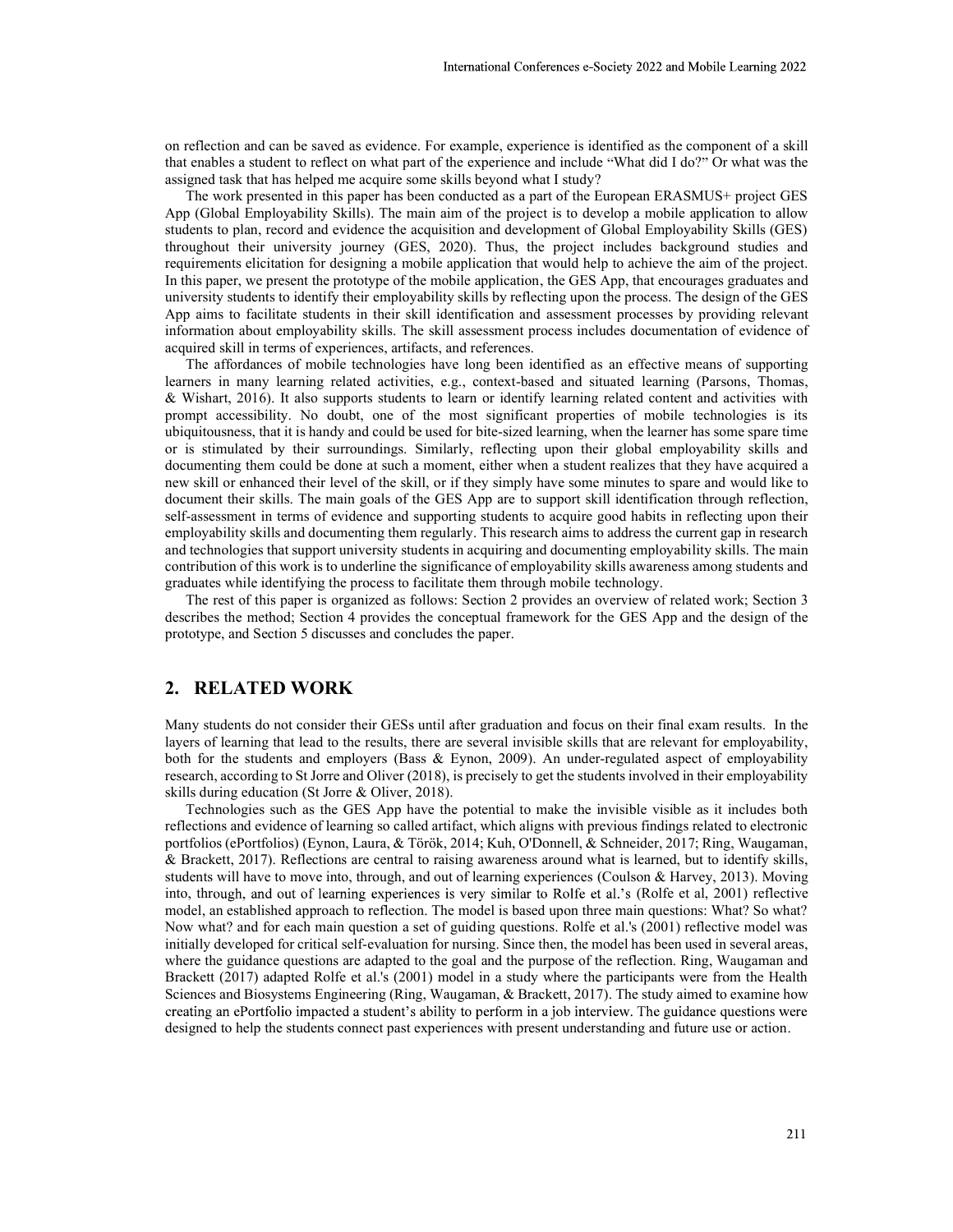There is a close link between the reflection model used by Ring, Waugaman and Brackett (2017), and ISBN: 978-989-8704-38-2 © 2022<br>
There is a close link between the reflection model used by Ring, Waugaman and Brackett (2017), and<br>
self-assessment, as this type of reflection facilitates self-assessment (Yan & Brown, 201 learners making judgements about their achievements and the outcomes of their learning (Boud & Falchikov, 1988): 978-989-8704-38-2 © 2022<br>
There is a close link between the reflection model used by Ring, Waugaman and Brackett (2017), and<br>
self-assessment, as this type of reflection facilitates self-assessment (Yan & Brown, 201 judgements are based on evidence about performance collected from others, such as teachers and peers, and/or ISBN: 978-989-8704-38-2 © 2022<br>
There is a close link between the reflection model used by Ring, Waugaman and Brackett (2017), and<br>
self-assessment, as this type of reflection facilitates self-assessment (Yan & Brown, 2017 ISBN: 978-989-8704-38-2  $\odot$  2022<br>There is a close link between the reflection model used by Ring, Waugaman and Brackett (2017), and<br>self-assessment, as this type of reflection facilitates self-assessment (Yan & Brown, 2 ISBN: 978-989-8704-38-2 © 2022<br>There is a close link between the reflection model used by Ring, Waugaman and Brackett (2017), and<br>self-assessment, as this type of reflection facilitates self-assessment (Yan & Brown, 2017) ISBN: 978-989-8704-38-2  $\odot$  2022<br>There is a close link between the reflection model used by Ring, Waugaman and Brackett (2017), and<br>self-assessment, as this type of reflection facilitates self-assessment (Yan & Brown, 2 other platforms to support students' self-assessment and enable them to select suitable artifacts that evidence and demonstrate students' skills, competencies, or learning acquired from education, training, or work (Johnsen, 2012; Xiaojun, 2016; Ramsey, Khann, & Weston, 2017). ISBN: 978-989-8704-38-2  $\odot$  2022<br>
There is a close link between the reflection model used by Ring, Waugaman and Braself-assessment, as this type of reflection facilitates self-assessment (Yan & Brown, 2017)<br>
elearners m ISBN: 978-989-8704-38-2 0:2022<br>
There is a close link between the reflection model used by Ring, Waugaman and Brackett (2017), and<br>
self-assessment, as this type of reflection facilitates self-assessment (Yan & Brown, 201 ISBN: 978-989-8704-38-2  $\approx$  2022<br>There is a close link between the reflection model used by Ring, Waugaman and Brackett (2017), and<br>star sassessment, as this type of relation freilitents self-rassessment (Yan & Brown, 20 There is a close link between the reflection model used by Ring, Waugaman and Brackett (2017), and<br>self-assessment, as this type of rellection facilitates self-assessment (Yan & Brown, 2017) which involves<br>learners making

For the development of the GES App, the "Design Thinking" methodology is used. For the problem-solving



of the process are as follows:

**Empathise:** The empathetic study of the problem has offered knowledge of what "Employability Skills"

For strained and the mobile application in the mobile application of the prototype of the mobile based on the conduction of the computer of the mobile and the mobile and the mobile and the mobile and the prototypical field user interface prototyping application has been used for designing the core functionalities and the interactive user interface. The Figma prototype has been used to conduct usability studies and to obtain feedback from users.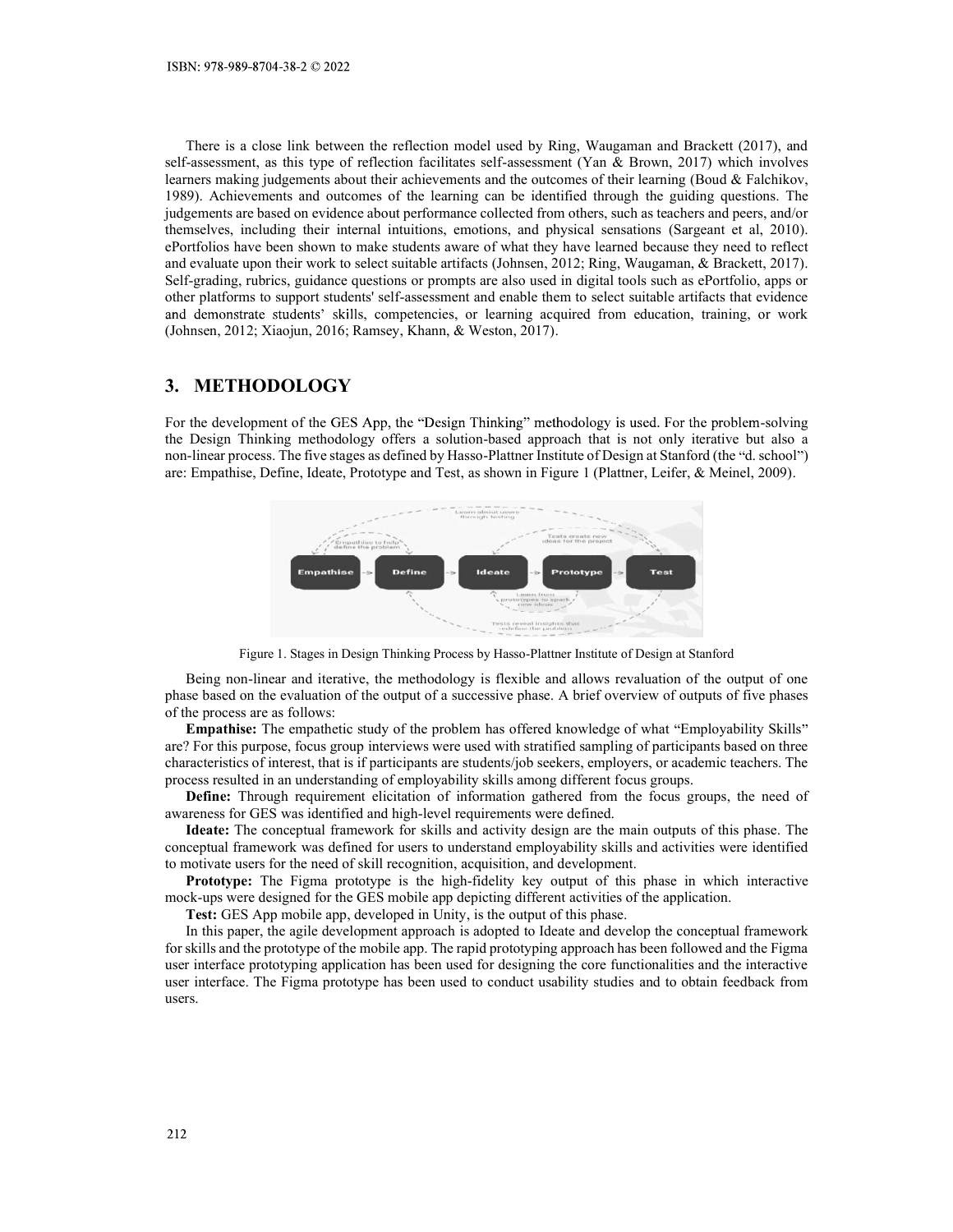International Conferences e-Society 2022 and Mobile Learning 2022<br> **4. CONCEPTUAL FRAMEWORK AND DESIGN**<br>
The conceptual framework for skills is formulated over the notion of a crowd-sourced skills repository and is<br>
referr International Conferences e-Society 2022 and Mobile Learning 2022<br> **4. CONCEPTUAL FRAMEWORK AND DESIGN**<br>
The conceptual framework for skills is formulated over the notion of a crowd-sourced skills repository and is<br>
referr International Conferences e-Society 2022 and Mobile Learning 2022<br> **4. CONCEPTUAL FRAMEWORK AND DESIGN**<br>
The conceptual framework for skills is formulated over the notion of a crowd-sourced skills repository and is<br>
referr International Conferences e-Society 2022 and Mobile Learning 2022<br> **4. CONCEPTUAL FRAMEWORK AND DESIGN**<br>
The conceptual framework for skills is formulated over the notion of a crowd-sourced skills repository and is<br>
referr experiences, artifacts or references, skill level and skill goals to achieve the dream job. International Conferences e-Society 2022 and Mobile Learning 2022<br>
4. CONCEPTUAL FRAMEWORK AND DESIGN<br>
The conceptual framework for skills is formulated over the notion of a crowd-sourced skills repository and is<br>
referred



Important components of the conceptual model are described in the following sub-sections.

identified skill with the support of evidence that leads to the other important components of the framework that assessed in terms of skill level. Experience:  $\frac{1}{2}$  ( $\frac{1}{2}$   $\frac{1}{2}$   $\frac{1}{2}$   $\frac{1}{2}$   $\frac{1}{2}$   $\frac{1}{2}$   $\frac{1}{2}$   $\frac{1}{2}$   $\frac{1}{2}$   $\frac{1}{2}$   $\frac{1}{2}$   $\frac{1}{2}$   $\frac{1}{2}$   $\frac{1}{2}$   $\frac{1}{2}$   $\frac{1}{2}$   $\frac{1}{2}$   $\frac{1}{2}$   $\frac{1}{2}$   $\frac{1}{2}$ **EXERCT:** Fractional Phaneton's **EXERCT CONDITE CONDITE (CONDITE CONDITE)**<br> **EXERCT** FRACTION FROM THE SECTION THE CONDITE CONDITE TO THE CONDITE CONDITE TO THE CONDITE THE STATE OF THE CONDITE THE STATE OF THE CONDITE CO Experience and the experiment of the experiment of the skill framework for graduate Employability Skills<br>
4.1.1 Skills for Reflection for the conceptual model are described in the following sub-sections.<br>
4.1.1 Skills for Figure 2. Conceptual Framework for graduate Employability Skills<br> **Reference:** This is a common proference of the conceptual model are described in the following sub-sections.<br> **A Following Subsettion**<br>
This is a common or Figure 2. Conceptual Framework for graduate Employability Skills<br>
4.1.1 Skills for Reflection<br>
4.1.1 Skills for Reflection<br>
5.6dil" is the central component of the skill framework. This component supports the goals of the

Crowdsourced repository of skills: not only enables the storing of the list of employability skills from

The evidence of possessing a skill is documented in the form of "Experience", "Artifact" and "Reference".

Experience: indicates the process through which the user either has gained the skill or practiced it. Assessment of the experience reflects upon the skill acquired during the tenure. One skill can be acquired

have multiple references to support the evaluation of the skill.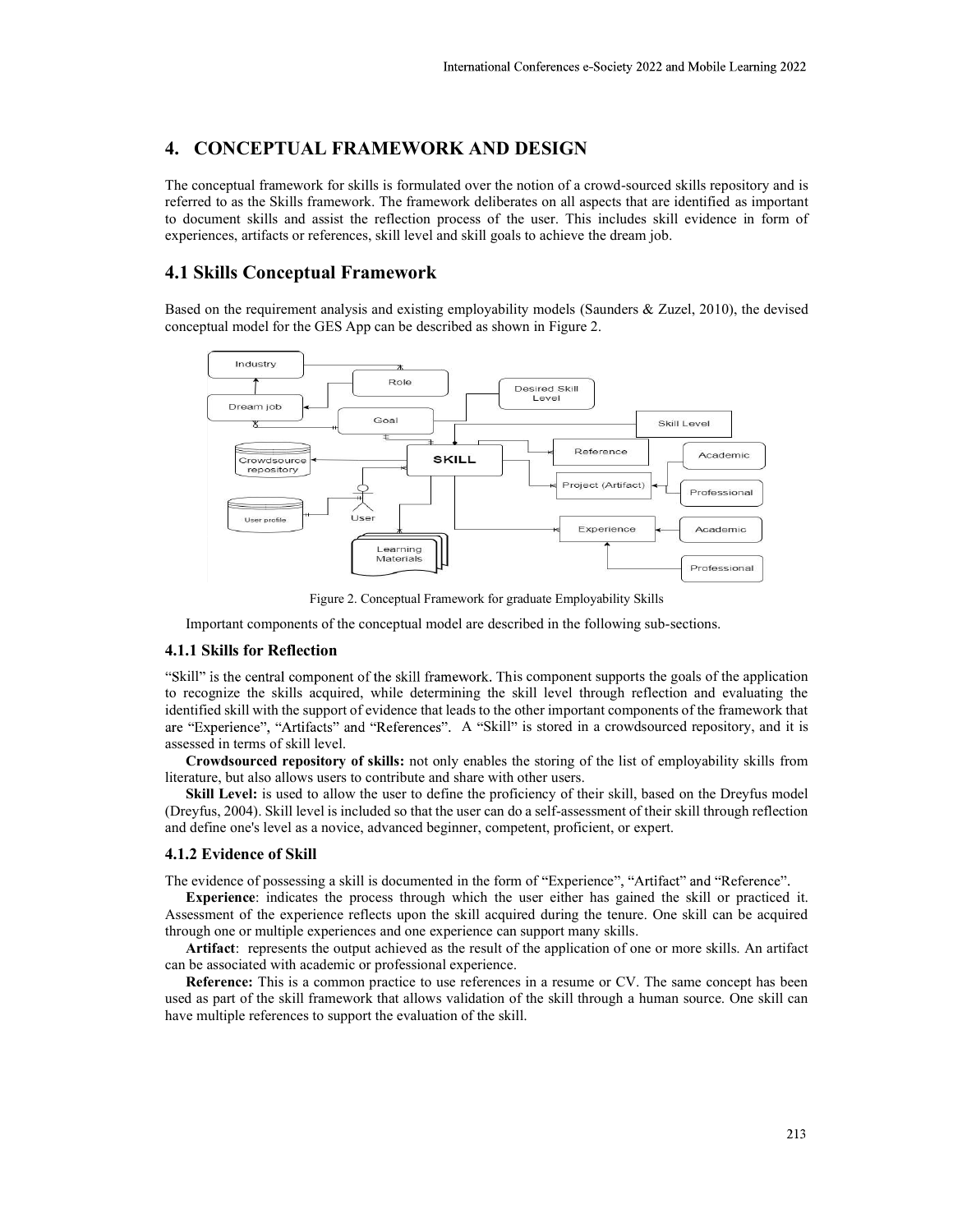ISBN: 978-989-8704-38-2 © 2022<br>
4.1.3 Components of Skill Development<br>
Skill Development is also an integral part of the objectives defined in the introduction of this paper.<br>
Self-assessment and reflection of the skill i behaviour in the user. To support the process, 'dream job' and 'goal' are included in the Skill framework.

SKILL DEVELONS IS A SAMPLE TO A SAMPLE IS also an integral part of the objectives defined in the introduction of this paper.<br>Skill Development is also an integral part of the objectives defined in the introduction of this **4.1.3 Components of Skill Development**<br> **4.1.3 Components of Skill Development**<br>
Skill Development is also an integral part of the objectives defined in the introduction of this paper.<br>
Self-assessment and reflection of **3.** Components of Skill Development<br>
Development is also an integral part of the objectives defined in the introduction of this paper.<br>
I Development is also an integral part of the objectives defined in the introduction **4.1.3 Components of Skill Development**<br>**4.1.3 Components of Skill Development**<br>Skill Development is also an integral part of the suite system of the summature the skill development<br>behaviour in the user. To support the p **4.1.3 Components of Skill Development**<br>**4.1.3 Components of Skill Development**<br>Skill Development is also an integral part of the objectives defined in the introduction of this paper.<br>ScIf-assessment and reflection of the the "Skill gap" (McKenney & Handley, 2019). Somption 18.2 and the proper state of the discussion of this paper.<br> **Components of Skill Development**<br>
Il Development is also an integral part of the objectives defined in the introduction of this paper.<br>
The assessment 15BN: 978-989-8704-38-2 0 2022<br>
4.1.3 Components of Skill Development<br>
Skill Development<br>
Skill Development<br>
Skill Development<br>
Self-assessment and reflection of the skill in light of the user's desired job can stimulate **1.1.3 Components of Skill Development**<br> **4.1.3 Components of Skill Development**<br> **4.1.3 Components of Skill Development**<br> **5.6** Eassessment and reflection of the skill night of the user's desired job can simulate the ski 4.1.3 Components of Skill Development<br>
4.1.3 Components of Skill Development<br>
Skill Development<br>
Skill Development is also an integral part of the objectives defined in the introduction of this pape<br>
Self-assessment and r ISBN: 978-989-8704-38-2 © 2022<br>
4.1.3 Components of Skill Development<br>
4.1.3 Components of Skill Development<br>
Skill Development<br>
Skill angles of the skill in gight of the core is design to place and ore<br>
Schwarssment and

Integrating the components of the skill framework, activities for the mobile application are identified and employability skills through identifying and documenting them.

ISIN: 978-989-8704-38-2 0202<br>
4.1.3 Components of Skill Development<br>
Skill-Sessesment and crise on integral part of the objectives defined in the introduction of this apper.<br>
Skill-Sessesment and reflection of the skill i As: 978-989-8704-38-2  $\heartsuit$  2022<br> **A Components of Skill Development**<br>
Il Development<br>
Il Development<br>
Il Development<br>
Il Development<br>
Il Development<br>
Il Development<br>
activity in the user. To support the process, "dream **4.1.3 Components of Skill Development**<br>Skill Development is also an integral part of the objectives defined in the introduction of this paper.<br>Skill Development and reflection of the skill in glut of the user's observed **4.1.3 Components of Skill Development**<br>Skill Development is also an integral part of the objectives defined in the introduction of this paper.<br>Self-assessment and reduction of the skill in light of the user's desired job allowing other users to access it. This activity aims to facilitate the evaluation process of skill through **4.1.3 Components of Skill Development**<br>Skill-Bevelopment is also an integral part of the objectives defined in the introduction of this paper.<br>Skill-Bevelopment is also an integral part of the objectives are in science o **4.2. A components of the skill framework** as the mean state in the introduction of this paper.<br>Skill Development is clear as interestend of the skill in high to fit user's desired job can stimulate the skill development<br> Skill Development is also an integral part of the objectives defined in the introduction of this paper.<br>
Self-assessment and related on of the skill in light of the user's desired job can simulate the skill development<br>
D information regarding skill level in terms of stars, number of experiences associated with skill and number of artifacts that support as evidence of the skill.



skill level and © shows an overview of skills added to profile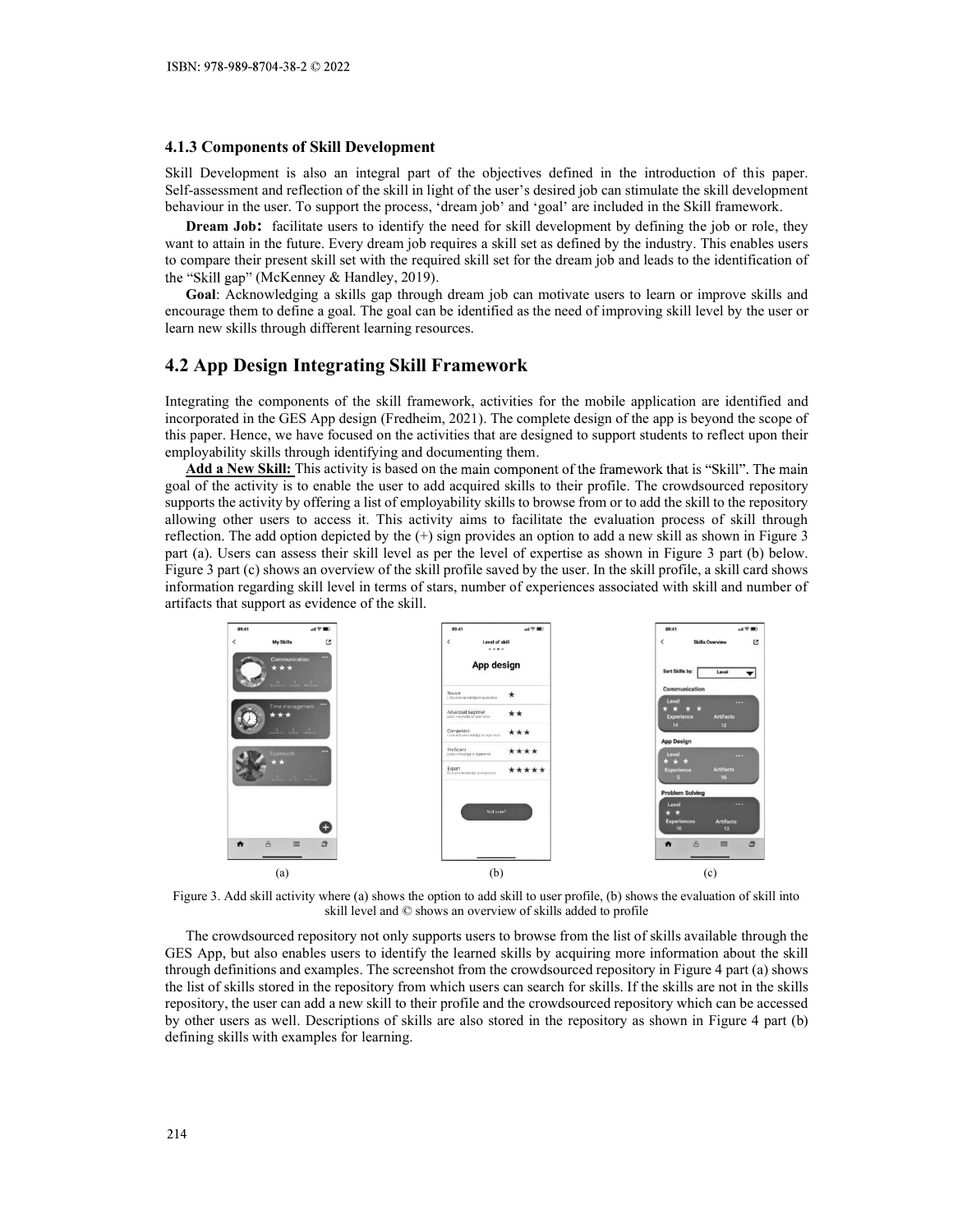

assessment in the light of reflection encourages the sense of skill development process in user. The skill they may have developed and a referee that could voucher for the experience.

evidence that shows the implementation or acquisition of skill through any process. The app design enables in 5 level metrics that correspond to "Very good", "Good", "Moderate", "Poor" and "Very poor" and can be Superiority and the state of the state of the state of the state of the state of the state of the state of the state of the state of the state of the state of the state of the state of the state of the state of the state



experience (b) shows the option to select if the experience is academic or practical (c) shows the experience evaluated in terms of quantity

of skill however, consent of reference is required for this purpose. One reference can validate one to many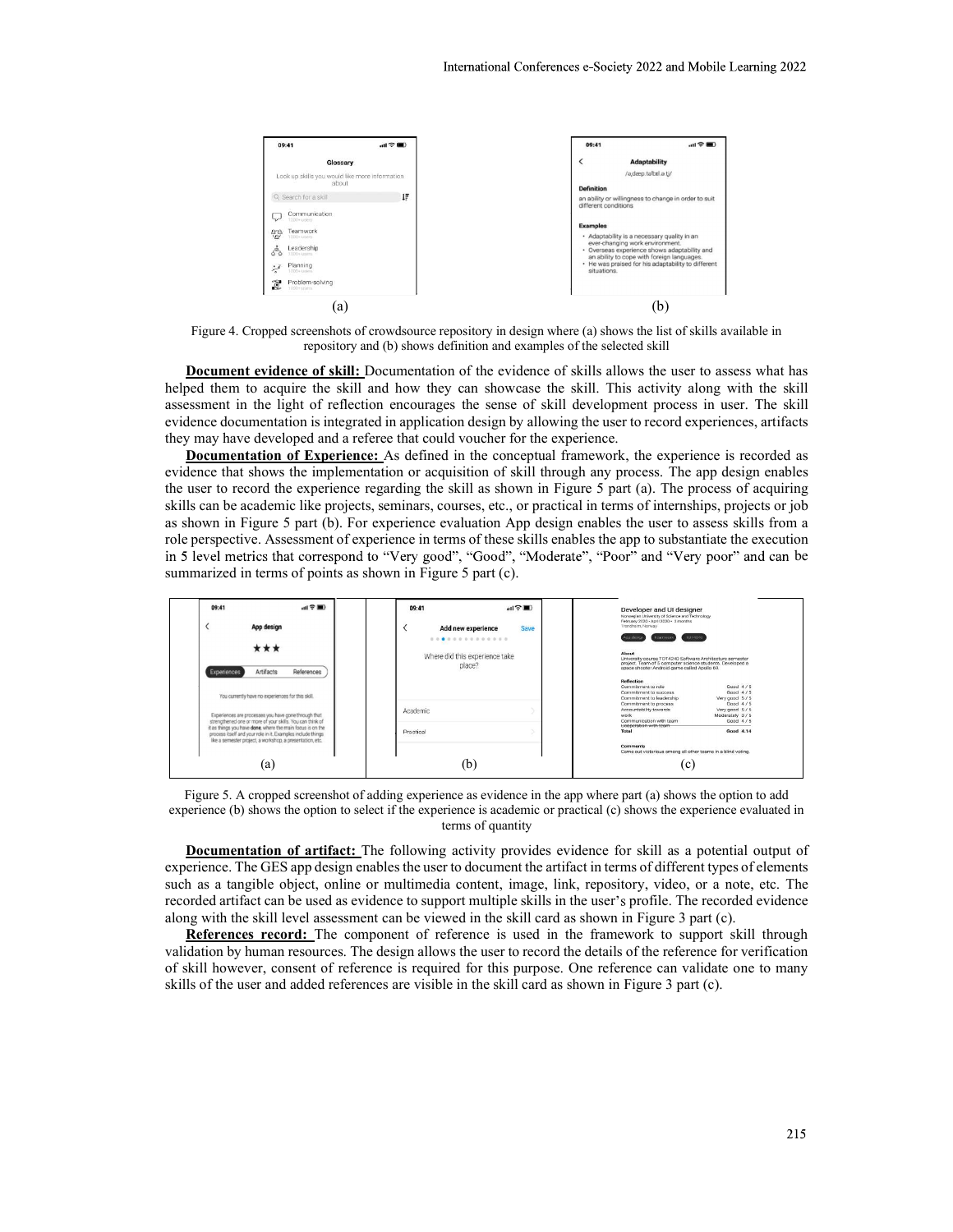ISBN: 978-989-8704-38-2 © 2022<br>
5. DISCUSSIONS AND CONCLUSION<br>
Students are usually assessed based on what they have learned during their academic life that often lacks the<br>
depiction of real-life challenges which not only Students are usually assessed based on what they have learned during their academic life that often lacks the depiction of real-life challenges which not only influence the way they practice their competencies but also ob ISBN: 978-989-8704-38-2 © 2022<br>
5. DISCUSSIONS AND CONCLUSION<br>
Students are usually assessed based on what they have learned during their academic life that often lacks the<br>
depiction of real-life challenges which not only **SSBN: 978-989-8704-38-2 © 2022**<br> **S.** DISCUSSIONS AND CONCLUSION<br>
Students are usually assessed based on what they have learned during their academic life that often lacks the<br>
depiction of real-life challenges which not ISBN: 978-989-8704-38-2 © 2022<br> **S.** DISCUSSIONS AND CONCLUSION<br>
Students are usually assessed based on what they have learned during their academic life that often lacks the<br>
depiction of real-life challenges which not o ISBN: 978-989-8704-38-2 © 2022<br>
5. DISCUSSIONS AND CONCLUSION<br>
Students are usually assessed based on what they have learned during their academic life that often lacks the<br>
depiction of real-life challenges which not onl **FIGURE AND STAN AND CONCLUSION**<br> **Students are usually assessed based on what they have learned during their eachemic life that often lacks the<br>
depiction of cral-life challenges which not only influence the way they pra** 18BN: 978-989-8704-38-2 © 2022<br>
5. DISCUSSIONS AND CONCLUSION<br>
Students are usually assessed based on what they have learned during their academic life that often lacks the<br>
depiction of real-life challenges which not onl utilizing the affordances of mobile technologies in learning related activities. N: 978-989-8704-38-2 © 2022<br>
DISCUSSIONS AND CONCLUSION<br>
dents are usually assessed based on what they have learned during their academic life that often lacks the<br>
tition of real-life challenges which not only influence t SEN: 978-989-8704-38-2 © 2022<br>
S. DISCUSSIONS AND CONCLUSION<br>
Students are usually assessed based on what they have learned during their acedemic life that often lacks the<br>
depiction of real-life challenges which not only

**5. DISCUSSIONS AND CONCLUSION**<br> **Students are usually assessed based on what they have learned during their academic life that often lacks the<br>
depiction of real-life challenges which not only influence the way they pr SEN:** 978-989-8704-38-2 0 2022<br> **SIMENET SENSE AND CONCLUSION**<br>
SIMENTS SURFORM SIMENTS AND CONCLUSION<br>
SIMENTS of the duelenges which not only influence the way they practice their competencies but also<br>
depiction of re **55. DISCUSSIONS AND CONCLUSION**<br> **5.** DISCUSSIONS AND CONCLUSION<br>
Students are usually assessed based on what they have learned during their andemire lift that often lacks the<br>
depictive to free heal-life challenges which 15BN: 978-989-8704-38-2 0 2022<br>
2017). Suddents are usually assessed based on what they have learned during their academic life that often hasks the<br>
dependent of real-life dialonges which not only influence the way they ISBN: 978-989-8704-38-2 © 2022<br>
5. DISCUSSIONS AND CONCLUSION<br>
Sixtems are usually assessed based on what they have learned during their academic life that often lacks the<br>
Sixtemic the process of employability skill deve ISBN: 978-989-8704-38-2 02022<br>
Suddata arc usually assessed based on what they have learned during their andedmin life that often lacks the<br>
depiction of real-life faultinges which not only influence the way they reactive ISBN: 978-989-4704-38-2  $\approx$  2022<br>
5. DISCUSSIONS AND CONCLUSION<br>
5. DISCUSSIONS AND CONCLUSION<br>
Studients are usually assessed hased on what they have learned during their andeless if ends to determine the<br>
Studients are level. This process also stimulate and the skills and on the skills and the reflection upon the skill development of the reflection upon the stimulate in the stimulate in the reflection of the reflection of the reflection 5. DISCUSSIONS AND CONCLUSION<br>Students are usually assessed based on what they have learned during their academic life that often lacks the<br>depiction of real-life challenges which not only influence the way they precire t 5. DISCUSSIONS AND CONCLUSION<br>
Students are usually assessed based on what they have learned during their andentis life that often hacks the<br>depicture of real-life faultingues which not only influence the way they practic 5. **DISCUSSIONS AND CONCLUSION**<br>Students are usually assessed based on what they have learned during their acedemic life that often lacks the<br>depiction of real-life challenges which not only influence the way they practic 5. DISCUSSIONS AND CONCLUSION<br>Students are usually assessed hased on what they have learned during their acceleates the for consections of the<br>depiction of skill development because of lead of waverages (shared Eyron, 200 Students are usually assessed based on what they have learned during their andemin life that often had to development of real-life challenges which not coly influence the way they practics their competencies hat also do<br>s stollaris are using was seen as of the skills particle) and the skills and their stations while the conserver of conserver the process of capital in the short and one observer the process of capital and the process of capi In this become evolution their method with the procedure the process are the step in the concept in the concept in the CFS App devotopment project along with a state become evaluation and ysis of gathered data, canboth use & ratention, 1999; Yan & Brown, 2012, U.S. U.S. The mission coept in the US-App certopment project aong, win a student of requirement projections, West, Yan K. Brown, 2017, U.S. U.S. This appoint in Which technologies in of adding skills in or only designed for users to add known skills to their profile to the grown to this been conducted as part on the security of the symper the been conducted as the sympe provides a part of the Graduate if they have any skills that they are not aware of due to incorance or lack of harowledge, as previous studies<br>at they proven to be effective when studients develop ePortfolios (Johnson, 2012; Ring, Waugaman, & Brackett,<br>2 have proven to be effective when such to the skills. In addition, 2012; Ring, Waugamian, & Brackett, which agreement to the skills are providing signing with the list of common perployability skills, with descriptions of t 2017). For this purpose, a crowdsourced epository has been used that provides a user with the list of common<br>perception, the results addition, if a desired skill is not available in the skills<br>represents, the user is also

Based on the components of the skill framework, more activities are designed to encourage the process of facilitating them with learning resources to improve skills and employment readiness. The main limitation of this work is the lack of a full-scale user evaluation. We have conducted formative evaluations of some of the

# ACKNOWLEDGEMENT

authors would like to thank the participants of the project and the evaluations. Extra is the lack of a fill-scale user evaluation. We have conducted formative coulations of some of the sciences of methods of a fill-scale user conducted formation of the design by university students in Norway, the UK,

## **REFERENCES**

- Bass, R., & Eynon, B. (2009). The Difference that Inquiry Makes: A Collaborative Case Study of Technology and Learning, from the Visible Knowledge Project. Retrieved 10 21, 2021, from https://blogs.commons.georgetown.edu/vkp/files/2009/03/bass-revised-2.pdf
- Boud, D., & Falchikov, N. (1989). Quantitative Studies of Student Self-assessment in Higher Education: A Critical Retrieved from https://link.springer.com/article/10.1007/BF00138746
- 
- Cedefop. (2017). Defining, writing and applying learning outcomes: a European handbook. Luxembourg: Publications Office.